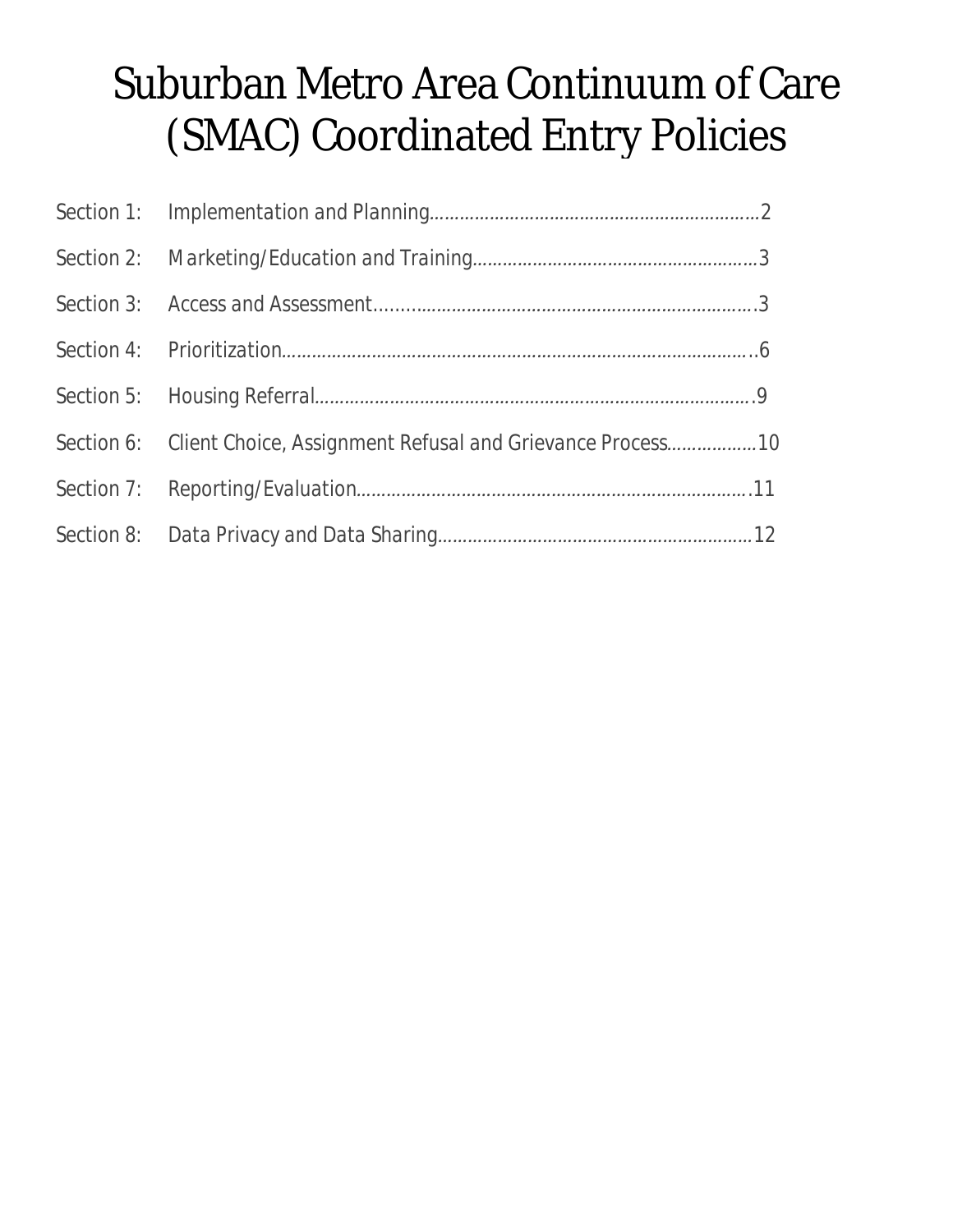## **IMPLEMENTATION AND PLANNING**

#### Governing Board

The Suburban Metro Area Continuum of Care (SMAC) Governing Board is the entity responsible for management of the SMAC Coordinated Entry System (CES). This responsibility includes, but is not limited to the following: ensuring policies and procedures align with state activities, approving Coordinated Entry infrastructure (policies, forms, etc.), and monitoring performance of the Coordinated Entry system (access points, priority list management, housing referral process, provider compliance… etc.)

**\_\_\_\_\_\_\_\_\_\_\_\_\_\_\_\_\_\_\_\_\_\_\_\_\_\_\_\_\_\_\_\_\_\_\_\_\_\_\_\_\_\_\_\_\_\_\_\_\_\_\_\_\_\_\_\_\_\_\_\_\_\_\_\_\_\_\_\_\_\_\_\_\_\_\_\_\_\_\_\_\_\_\_\_\_\_\_\_\_\_\_\_\_\_\_\_\_\_**

All providers participating in SMAC CES in any capacity will sign a Memorandum of Understanding (MOU) with the SMAC Governing Board agreeing to terms of their participation. The MOU will be reviewed annually and updated if necessary.

SMAC acknowledges the limited resources currently available to implement a CES. SMAC is committed to identifying potential resources to support infrastructure for the CES. Resources will be sought on behalf of SMAC as a whole to support a regional implementation of the CES and targeted to SMAC identified priorities within the CES. Priorities are identified and documented by the SMAC CES Work Group and updated quarterly.

Communication about SMAC CES policies, management decisions, and performance results will be communicated broadly through various forms to clients, stakeholders, broader community, and as needed.

All clients will have fair and equal access to the system. SMAC adopted the state strategic vision, guiding principles, and values on October 16, 2015.

#### Work Group

SMAC has established a CES Planning Work Group which supports CES planning for SMAC. This group consists of cochairs appointed by the Governing Board, representation from each county region of SMAC and representation of subpopulations as listed below. The Work Group is responsible for drafting policies, procedures, assessment tools, and other documents needed to support the work of SMAC CES. Documents are brought to the Governing Board as needed for approval. The SMAC Governing Board can delegate management authority to the SMAC CES Planning Work Group as needed. Meetings are held monthly at a minimum.

The SMAC CES Work Group may delegate tasks to and solicit feedback from local Housing and Services committees.

SMAC recognizes sub-populations within the population the CES will serve. These sub-populations include:

- Singles
- **•** Families
- Youth
- Domestic Violence/Sexual Assault- address safety outline how safety will be ensured
- Tribal Communities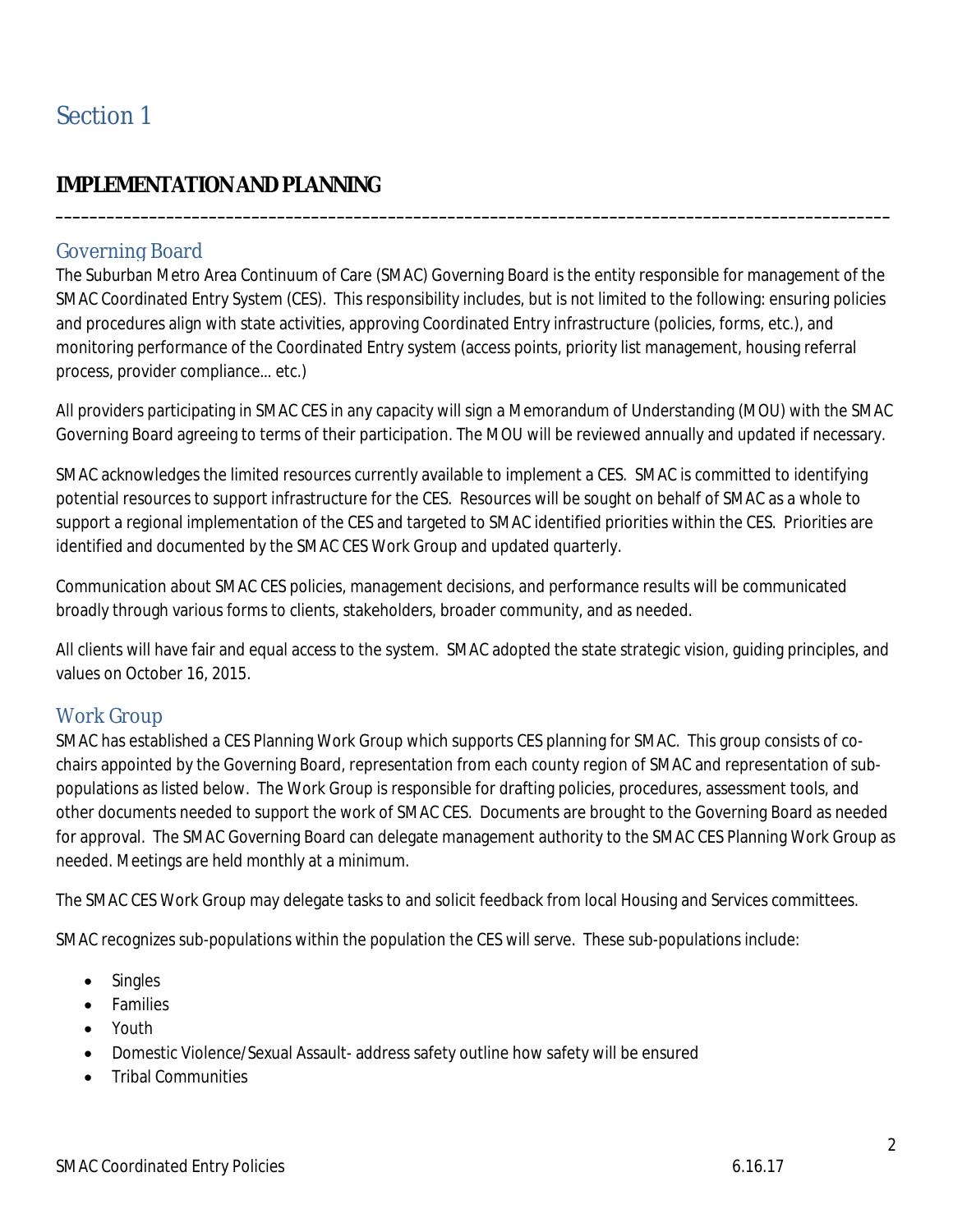# **MARKETING/EDUCATIONAND TRAINING**

SMAC will market the CES through local implementation and planning efforts using tools and messaging developed and approved by SMAC. Strategies include:

**\_\_\_\_\_\_\_\_\_\_\_\_\_\_\_\_\_\_\_\_\_\_\_\_\_\_\_\_\_\_\_\_\_\_\_\_\_\_\_\_\_\_\_\_\_\_\_\_\_\_\_\_\_\_\_\_\_\_\_\_\_\_\_\_\_\_\_\_\_\_\_\_\_\_\_\_\_\_\_\_\_\_\_\_\_\_\_\_\_\_\_\_\_\_\_\_\_\_**

- 1. Ensuring CES contact numbers are updated in commonly used resource guides (i.e. 211 and Handbook of the Streets)
- 2. Targeting non-housing provider groups who may encounter households experiencing homelessness
	- a. Hospitals/Clinics
	- b. Law enforcement
	- c. Faith communities
	- d. Mental Health providers

SMAC will ensure and support ongoing trainings related to the CES. Trainings will be made available to the following groups:

- 1) Access Points and Assessors- trainings will be offered quarterly at a minimum
	- a. Requirement to attend one of the four annual assessor trainings
- 2) Housing Providers
- 3) Stakeholder groups
	- a. Law enforcement
	- b. Health care providers
	- c. Faith communities
	- d. Local government entities

# Section 3

## **Access andAssessment**

#### **Definitions**

**Access Point:** An existing agency or point-of-contact where households facing a housing crisis are screened for entry to or diversion from the Coordinated Entry System. All households must complete a Step 1 Housing Assistance Screening prior to entry into the system.

**\_\_\_\_\_\_\_\_\_\_\_\_\_\_\_\_\_\_\_\_\_\_\_\_\_\_\_\_\_\_\_\_\_\_\_\_\_\_\_\_\_\_\_\_\_\_\_\_\_\_\_\_\_\_\_\_\_\_\_\_\_\_\_\_\_\_\_\_\_\_\_\_\_\_\_\_\_\_\_\_\_\_\_\_\_\_\_\_\_\_\_\_\_\_\_\_\_\_**

**Certified Assessor:** To be considered a Coordinated Entry Assessor training and ongoing education must be completed annually. In person training for Assessors will be offered at least quarterly within SMAC. Training for new assessors will include viewing the online OrgCode training and reviewing SMAC CES Assessor materials. In person training will be also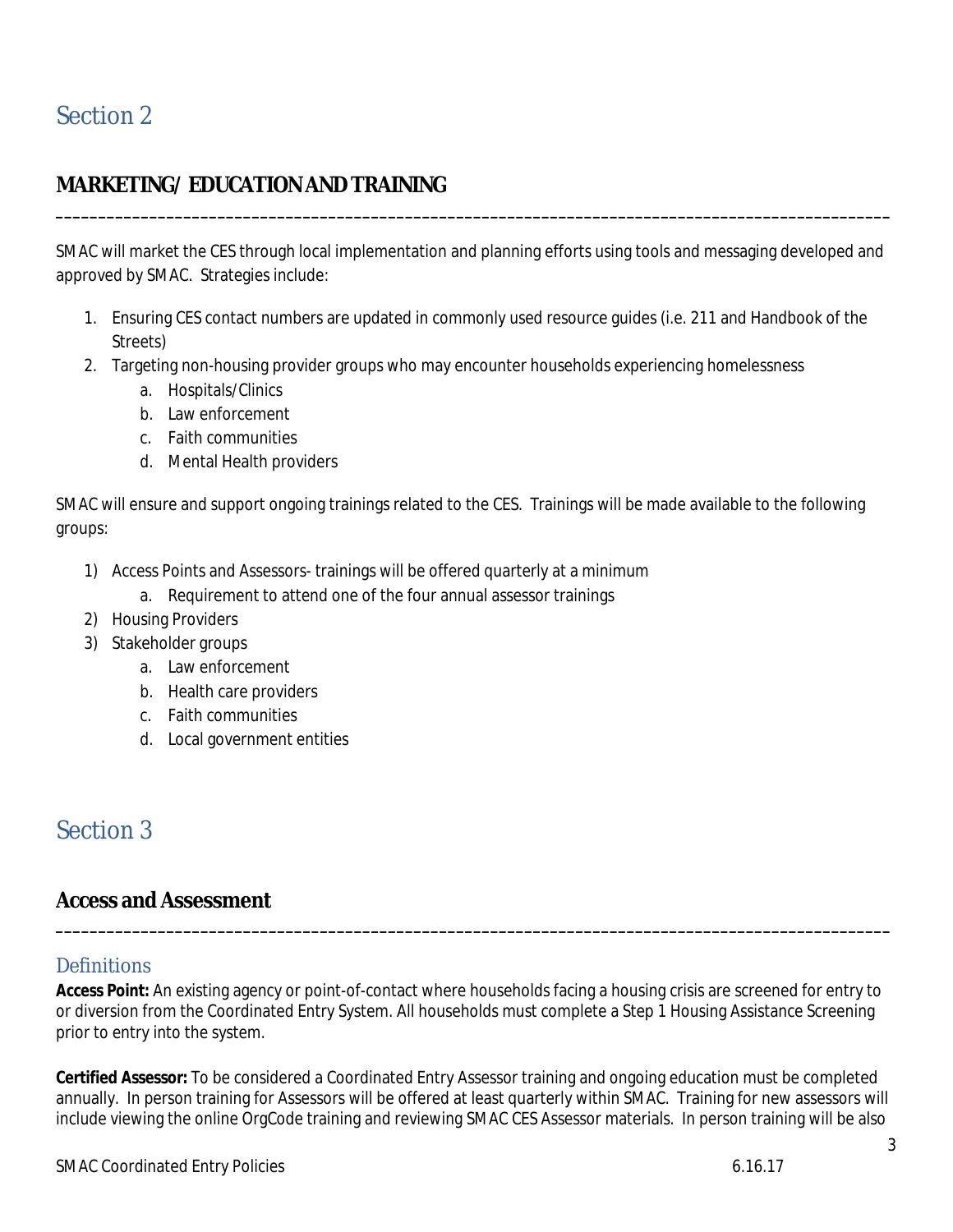required for new assessors as soon as the training is offered after the assessor has been certified. New assessors will submit conformation of completing training requirements to Coordinated Entry work group and an Assessor certificate will be awarded by the work group Chair. All assessors must attend one training per year to maintain certification as a Coordinated Entry assessor in SMAC. Certifications will be reviewed annually by the SMAC CES Work Group.

Expectations for assessors:

- 1. Complete Step 1 and Step 2 assessments with all households who present with a need and meet eligibility.
- 2. Ensure data for all households receiving a Step 2 assessment are entered into HMIS. The assessor isn't necessarily responsible for the data entry but must get assessment data to the HMIS data person within their agency.
- 3. Assessors may or may not have a continued relationship with the households they assess. This ongoing relationship varies based on the other services the agency offers and the assessor is able to provide.
- 4. Assessors will be included on the referral from the Priority List manager when a household they have assessed is referred to a Housing Provider. If the assessor has an ongoing relationship with the client, the assessor is expected to reach out to the household and alert them there is an open referral waiting for them. The assessor may also help to facilitate a warm hand off to the Housing Provider.

**Step 1 Housing Assistance Screening**: ALL persons seeking entry into the Coordinated Entry System will receive an initial Step 1 Housing Assistance Screening to determine if diversion, prevention or homeless services (emergency shelter or housing first) are most appropriate. The purpose is to prevent persons from unnecessarily entering or re-entering the homeless system by connecting to services that will best fit their immediate needs including referrals to financial assistance to help them remain in or return to permanent housing.

Step 1 Housing Assistance Screening is the tool SMAC is using for Prevention and Diversion. The state recognized language for this stage of assessment is Component 1.

**Step 2 Housing Assessment:** If determined eligible through the Step 1 Housing Assistance Screening a Step 2 Housing Assessment will be conducted in order to identify linkage to appropriate housing intervention (Transitional Housing, Rapid Re-housing, Long Term-Housing Assistance or Permanent Supportive Housing) and priority for unit/bed opening based on Prioritization Process in Section 4 of this document. The VI-SPDAT is a part of this assessment phase.

Step 2 Housing Assessment is the tool SMAC is using for the Comprehensive Assessment. The state recognized language for this stage of assessment is Component 3.

## Guidelines for Access Points

Agencies or providers wishing to apply as an access point agree to the following-

- 1. Access Points will follow all SMAC Coordinated Entry Policies and Procedures as outlined in the SMAC CES Policies document.
- 2. Access Points will agree to collect data through assessment tools and report all required data into HMIS within the timeframe required below in Access Point Monitoring applicable Step 1 Housing Assistance Screenings and all Step 2 Housing Assessments. Access Points will abide by the SMAC CES data quality and privacy standards including assuring client data privacy and obtaining required releases of information when necessary.
- 3. Access Points will ensure all Coordinated Entry assessors receive initial training and ongoing education. See Assessor definition above for details on training protocol.

#### Assessment Process

#### **Step 1 Housing Assistance Screening:**

When as household is identified and referred to an Access Point: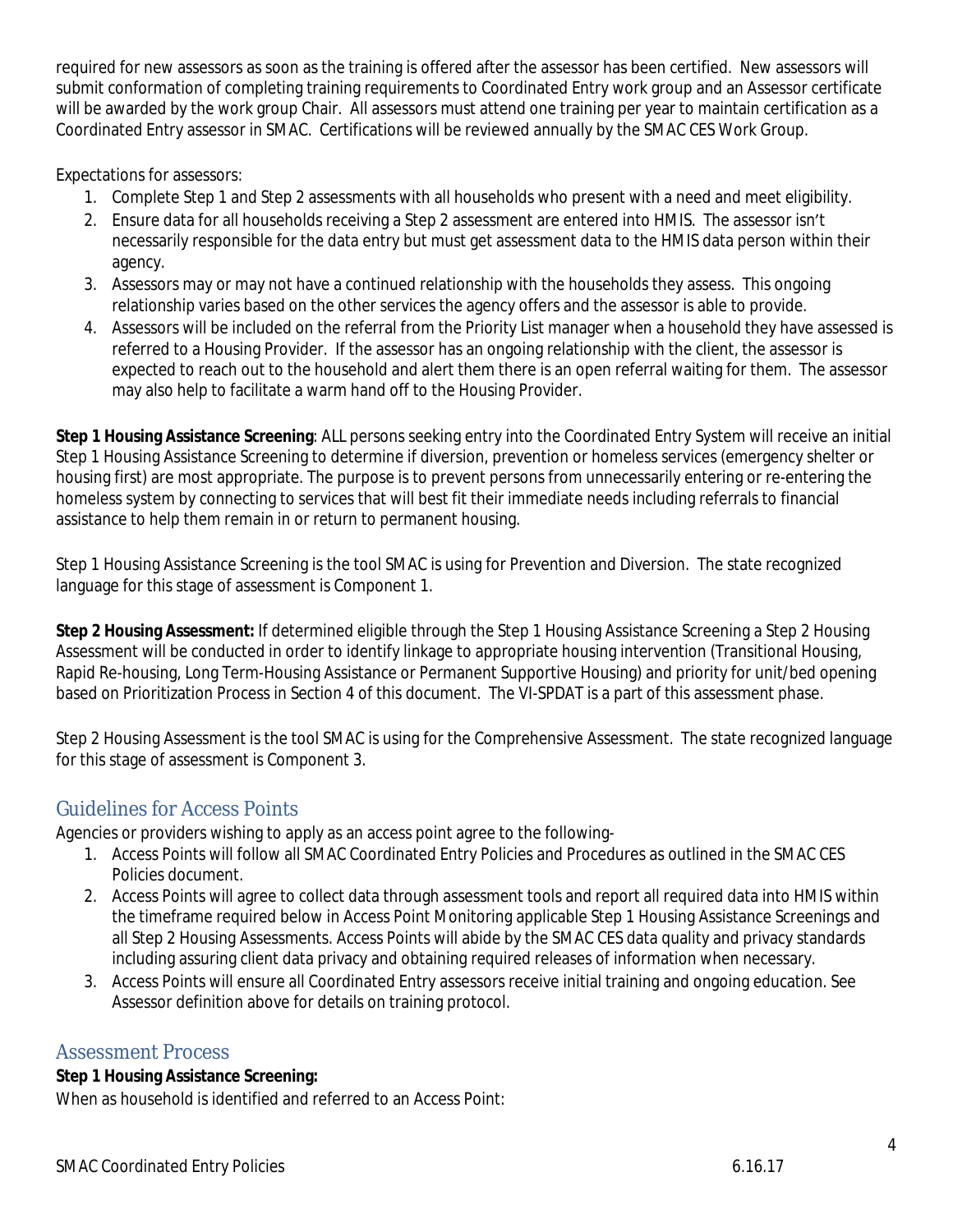- 1. Access Point completes the Step 1 Housing Assistance Screening to determine if entry into the Coordinated Entry System is necessary and appropriate.
- 2. If the household is able to be diverted from entry into the homeless response system, the Access Point will provide a minimum of 1 referral to mainstream & prevention resources to help stabilize housing. Will be tracked by adding referral section to the Step 1.
- 3. If the household is unable to be diverted, the Access point will refer for entry into the Emergency Shelter system (Emergency Shelter, Domestic Violence Shelter or Motel Voucher) if available. The Access Point will complete a Step 2 Housing Assessment.

#### **Step 2 Housing Assessment:**

ALL assessments will be conducted by a trained assessor utilizing the SMAC Step 2 Housing Assessment tool.

- 1. Access Point completes Step 2 Housing Assessment to determine the most appropriate housing intervention and obtain priority score.
- 2. Access Point records housing assessment information and makes refers/adds household to the Priority List.

## Access Point Monitoring

Access Points will be monitored at least quarterly by the CES Work Group. Reports will be presented to the SMAC Governing Board at least two times each year for review.

Access Points will be monitored on the following:

- 1. Length of time from client message to initial contact: Access Point will reach out to client within 2 business days after contact is initiated by the client via phone message, email, or other form of communication.
	- a. 3 Attempts will be made to contact the client if first attempt is not successful
- 2. Length of time from initial contact to Step 1 Screening: Access Point should conduct Step 1 Housing Assistance Screening when initial contact is made with the client. If Step 1 is not completed at initial contact, an appointment should be offered within 2 business days.
- 3. Length of time from Step 1 Screening to Step 2 Housing Assessment: If the outcome of the Step 1 is CES Step 2 Housing Assessment the Assessor should offer opportunity for assessment with 5 business days, the client has the option to schedule beyond that time if they choose.
- 4. Length of time from Step 2 to data entry into HMIS: 5 business days
- 5. Length of time from Assessment Update to data entry into HMIS: 5 business days
- 6. Assessor training attendance: All assessors within each Access Point must have, at minimum, SMAC Assessor Training annually. Trainings are offered quarterly.
- 7. HMIS Data quality: 2% or less for missing data. Reports will be sent monthly from the Priority List Managers.

## Process for determining Access Points

A new agency may become an Access Point by completing an application. The SMAC Coordinated Entry work group, working in partnership with Local Housing and Services committees, will recruit new Access Points as needed. The SMAC Governing Board will review and approve all applications, as well as provide support and recommendations to those missing eligibility criteria. If an agency demonstrates interest in becoming an Access Point when an immediate need has not been identified locally, capacity will be assessed and the Coordinated Entry work group will determine if there is a need for an additional Access Point. If there is a need the agency will have the opportunity to go through the application process to be approved by the Governing Board. If capacity is not needed the agency will be encouraged to apply at a time when additional capacity is needed.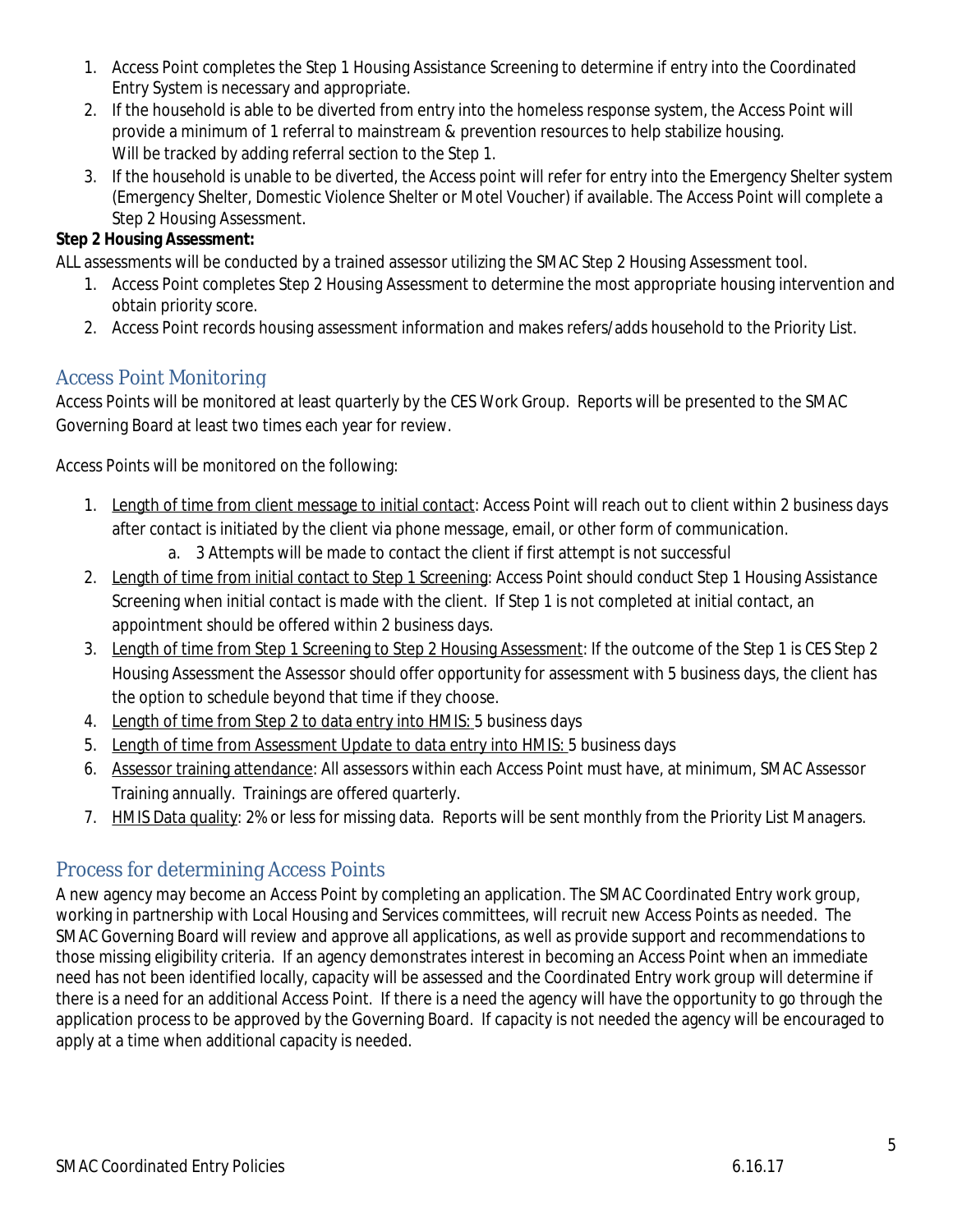## **Prioritization**

**\_\_\_\_\_\_\_\_\_\_\_\_\_\_\_\_\_\_\_\_\_\_\_\_\_\_\_\_\_\_\_\_\_\_\_\_\_\_\_\_\_\_\_\_\_\_\_\_\_\_\_\_\_\_\_\_\_\_\_\_\_\_\_\_\_\_\_\_\_\_\_\_\_\_\_\_\_\_\_\_\_\_\_\_\_\_\_\_\_\_\_\_\_\_\_\_\_** All Clients will be placed on the priority list and will be ranked in the following way for Permanent Supportive Housing and Rapid Re-Housing:

\*\*The list order will reflect prioritization practices and not program eligibility.

#### Permanent Supportive Housing:

The Permanent Supportive Housing Priority List will be prioritized with the following criteria:

- 1. Chronic Homeless
- 2. Months Homeless
- 3. VI-SPDAT Score
- 4. Disability Status
- 5. MN Long Term Homeless Definition

#### Rapid Re-Housing:

The Rapid Re-Housing Priority List will be prioritized with the following criteria:

- 1. Months Homeless
- 2. VI-SPDAT Score

Clients that have scored for a Permanent Supportive Housing Program may, after review by the Priority List Manager, be offered an opening in a Rapid Re-Housing or Transitional Housing program. Six months prior to the client being exited from the program the Priority List should be notified if the client is going to need another supportive housing placement, Priority List Manager should follow instruction in "Transition Plan" process listed below.

#### Management of the List Outside of HMIS

Households have the right and the ability to participate in the Coordinated Entry process without a requirement for their data to be in HMIS. Victims of Domestic Violence who have been assessed by an agency covered by VAWA will not be added to the Priority List within HMIS. For these two populations, households who do not want to be shared and households assessed by agencies covered by VAWA, the Priority List managers will maintain a list outside of HMIS on an Excel spreadsheet. The Priority List managers will ensure that the households on the Excel list are worked into the HMIS list through the prioritization process when filling housing openings. When a referral is made for a household on the Excel list, the Priority List manager will work with the households to get releases of information between the Priority List and the applicable Housing Provider.

#### Chronic Homelessness

Chronically homeless households with disabilities will be prioritized according to HUD's guidance provided in the "Notice on Prioritizing Persons Experiencing Chronic Homelessness and Other vulnerable Homeless Persons in PSH…" released on July 25th, 2016 (CPD 16-11), with the exception of policy 3)K iii. This document prescribes the following order for PSH prioritization:

1. Order of Priority for dedicated/prioritized for chronic PSH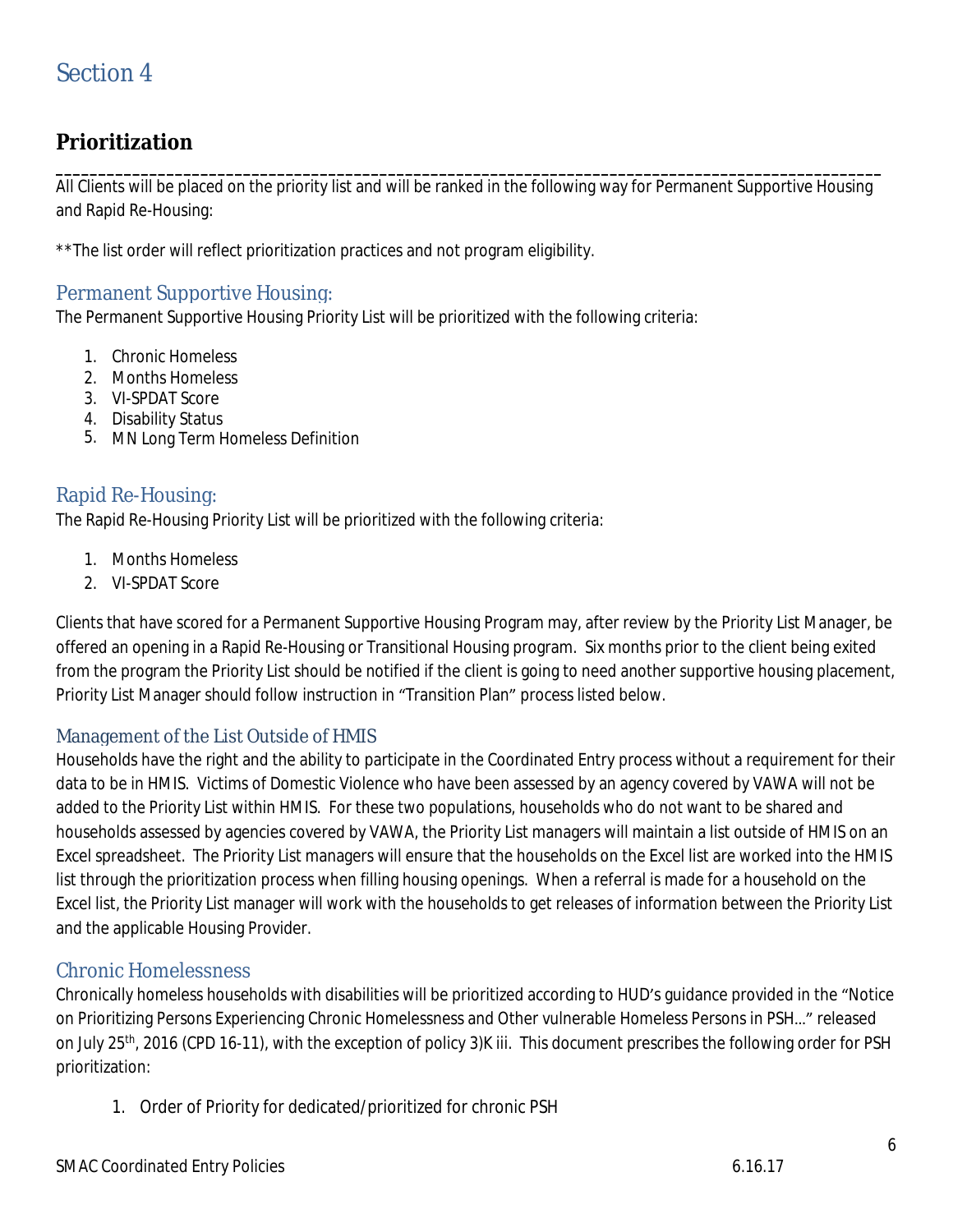- (1) Chronic for ≥12 months and score Single VI-SPDAT8+ or Family VI-SPDAT 9+
- (2) Chronic for ≥12 months and score Single VI-SPDAT 4-7 or Family VI-SPDAT 4-8
- (3) Chronic for ≤12 months and Score Single VI-SPDAT 8+ or Family VI-SPDAT 9+
- (4) Chronic for ≤12 months and score Single VI-SDPAT 4-7 or Family VI-SDPAT4-8
- 2. Order for non-dedicated/prioritized PSH
	- (1) HUD Homeless and where the cumulative time homeless is at least 12 months and Single VI-SPDAT 8+ or Family VI-SPDAT 9+
	- (2) HUD Homeless Single VI-SPDAT 4-7 or Family VI-SPDAT 4-8
	- (3) HUD Homeless Single VI-SPDAT 0-3 or Family VI-SPDAT 0-3
	- (4) From THP who were HUD Homeless upon entering THP.

\*Note: SMAC Converted to version 2 of the VI-SPDAT between the months of May and July of 2015. No conversion of those scored with Version 1 will be used.

#### **Veterans**

Veterans will be prioritized as follows: If Coordinated Entry Scores two households identically in terms of acuity, one household is a Veteran household and the other is not, the Veteran household should be served first. A Veteran, for CES purposes, will be defined as qualifying after a single day of federal Active Duty service, including Active Duty for Training, regardless of type of discharge. Note that this definition includes many people who do not meet the federal definitions used for most Veteran benefit programs and is also much broader than the state definition of Veteran.

SMAC CES will coordinated closely with the MN Veteran's Registry to ensure Veterans have access to all resources potentially available to them.

#### Transition Plan

If a household is at high risk of returning to homelessness during the course of their housing program, the household may have the ability to transition to a different housing program that better fits their needs. The program staff that is currently working with the household from the Housing Provider needs to report the risk on the "Transition Plan Form" to the Transition Team for review and approval. The Transition Team will determine if the threshold for transferring has been met and what available resources the client can be transferred to.

#### VAWA Transition Plan

#### Domestic Violence

Victims of Domestic Violence or Sexual Assault that choose to access the Coordinated Entry System will be offered housing where they believe they may be able to safely live.

If a household needs to be on a priority list in a non-SMAC region, the priority list manager should make every attempt to work with that region to ensure a successful referral to that region's priority list.

#### Reassessment

**Significant Life Event:** If a client is on the priority list for but has a significant life event the client should be reassessed at that time. The original assessment date is maintained in this case and not updated to the new assessment date.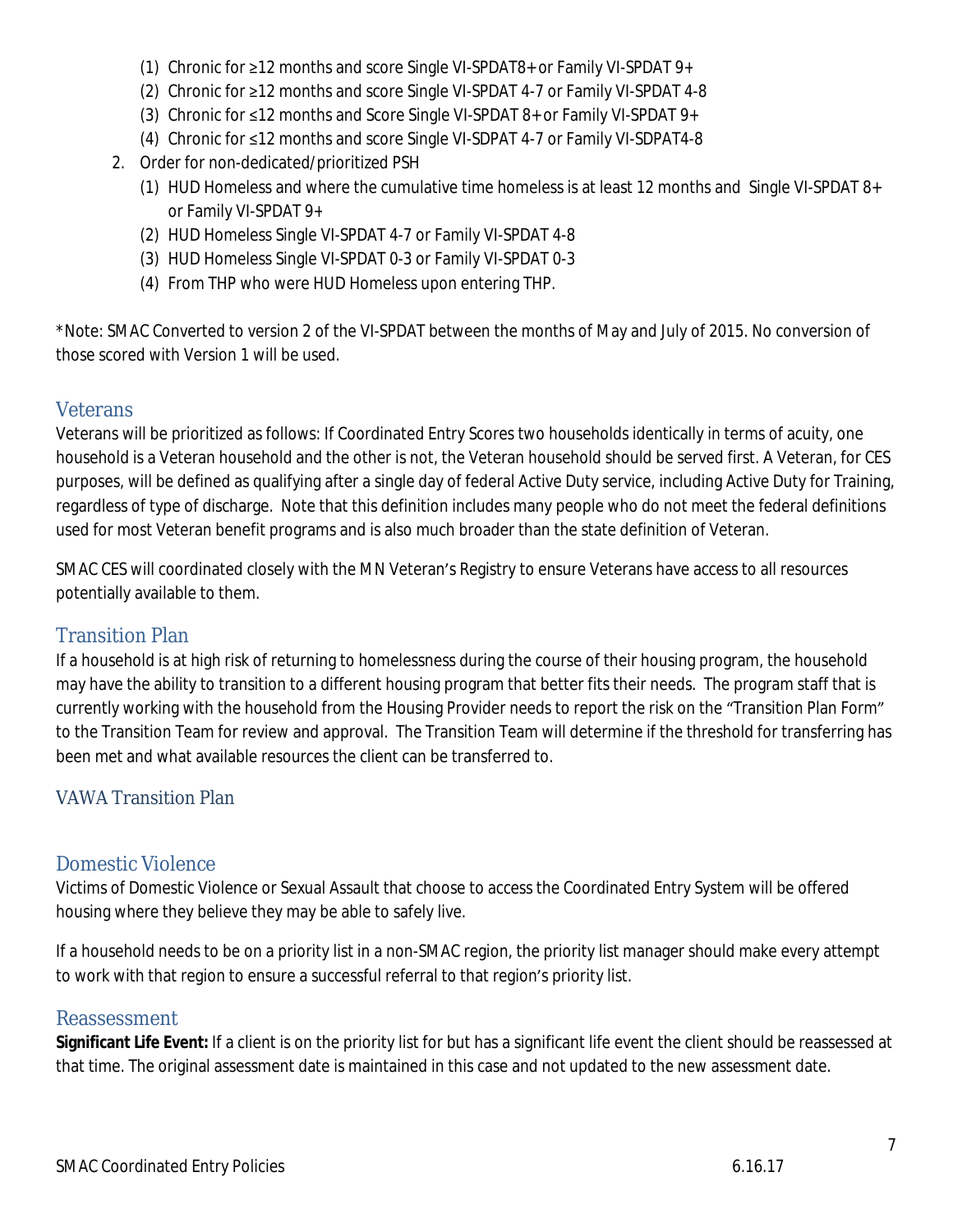**Disability Identification:** If a client is on the priority list or has been placed in a supportive housing program and is diagnosed with a disability that was not considered in the original assessment, the client should be reassessed at that time to determine if the original score or original placement was correct. If the client is still on the priority list, the original assessment date is maintained. If the client has been placed in a supportive housing program, use the process noted above for "Failed Placement."

**Change in Household Size:** If one household splits into multiple households, and separated members need to be assessed as individuals for the first time, the original prioritization date used. If a household adds members (child returning from protective custody, etc.), the household can be reassessed as a family and the original prioritization date used.

## Priority List Manager Responsibility

- 1. Provide Coordinated Entry HMIS data quality reports on a monthly basis to each Access Point. Salvation Army is responsible to communicate to Singles and Families Access Points, Streetworks is responsible to communicate to Youth Access Points. Priority List Managers will communicate with CES work group monthly on data quality updates.
- 2. Manage the available housing resources in HMIS to keep data up to date and clean in Eligibility Point in HMIS
- 3. Manage referrals to vacant program openings. When a referral is sent to a Housing Provider the Priority List manager will include the original Coordinated Entry assessor on the referral.
- 4. Facilitate or participate in regular CES meetings specific to Priority List Management
- 5. Coordinate with other list managers within SMAC and across the Metro Area
- 6. Complete quarterly reporting of CES data and outcomes (according to the SMAC Coordinated Entry Policies Section 8) to the SMAC Governing Board
- 7. Analyze reports for trends and system needs and communicate to Coordinated Entry Work Group on a quarterly basis
- 8. Communicate policy and procedure questions to the SMAC Governing Board for resolution

#### Priority List Monitoring

- 1. Monthly communication takes place with Access Points regarding assessment data quality.
- 2. Housing provider eligibility is updated on a yearly basis in Eligibility Point in HMIS
- 3. Referrals are sent within 3 business days of vacancy report. This will be tracked on Vacancy Tracking spreadsheet and reviewed by Coordinated Entry Work Group quarterly.
- 4. Meeting participation at Coordinated Entry Work Group and other planning meetings tracked through attendance. Attendance at 75% of meetings is required annually.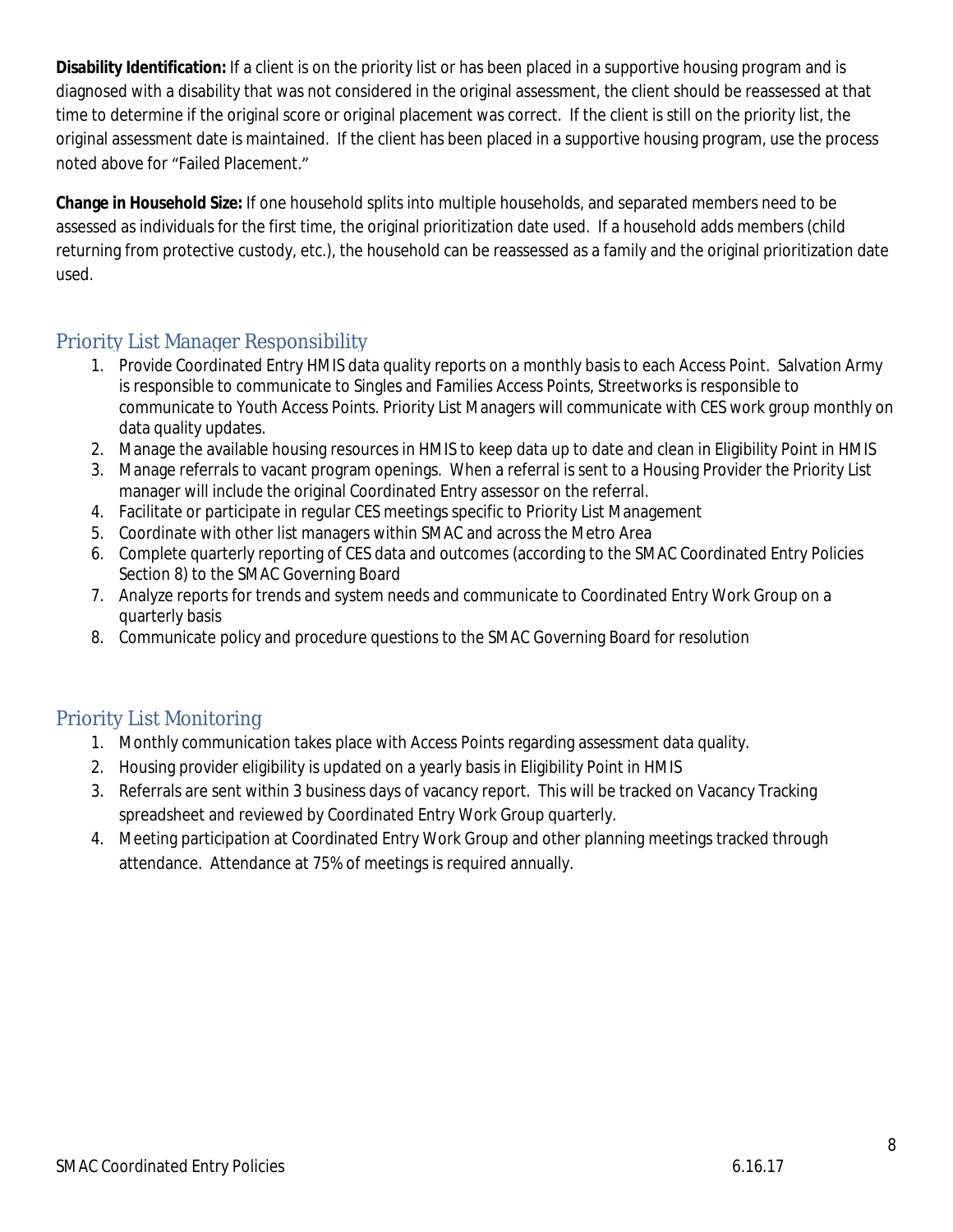# **Housing Referral and Provider Expectations**

Housing providers filling openings through SMAC CES will have all available openings for units/beds reported to SMAC CES Priority List Manager via the Housing Vacancy Form as soon as the opening is known.

**\_\_\_\_\_\_\_\_\_\_\_\_\_\_\_\_\_\_\_\_\_\_\_\_\_\_\_\_\_\_\_\_\_\_\_\_\_\_\_\_\_\_\_\_\_\_\_\_\_\_\_\_\_\_\_\_\_\_\_\_\_\_\_\_\_\_\_\_\_\_\_\_\_\_\_\_\_\_\_\_\_\_\_\_\_\_\_\_\_\_\_\_\_\_\_\_\_\_\_**

Within 3 business days of the opening being reported, the provider will receive a referral from the Priority List.

County residency prior to entry may only be considered if:

- 1. Program/project has funder requirements on residency specific to a given county
- 2. Client chooses not to reside in the county where the unit/bed is available

#### Provider Expectations

Housing Provider will identify, in writing, all funder eligibility criteria for each program/project receiving referrals from the CES. The SMAC Governing Board will review all eligibility provided for each program/project and communicate concerns with the provider.

Housing Provider will contact referred client and any associated workers, for formal program intake process and collect necessary documentation to determine ultimate eligibility for their program.

- 1. Upon receiving the referral, Housing Provider must reach out to referred household, the household's original Coordinated Entry Assessor, and all other contacts that are listed in the household's assessment.
- 2. Over the course of 5 business days, the housing provider will make every attempt to contact the referred household. Provider will document all attempts including contacting emergency contacts.
- 3. Provider will collect all required documentation to ensure eligibility at the time of their intake.
- 4. The goal is to meet with the client and enroll or deny them as quickly as possible and within an average of 15 days of initial client contact.
- 5. If the Housing Provider is still attempting to contact the client 14 days after the referral is made, the Housing Provider will update the Priority List manager on progress.
- 6. When provider officially accepts a client, they must inform the client that they have the right to refuse and wait for another program.
- 7. Referred household will be accepted into the housing program if found appropriate and eligible for program.

#### Provider denial

If the highest priority household is not selected for referral to an available opening, documentation needs to occur. The Priority List Manager will document why the household that was higher in priority was not referred and why the household that was of lower priority did receive the referral.

If, during the course of intake at the program/project level, a provider denies a referral, it must be done in writing to the Priority List Manager noting one of the following legitimate reasons:

- 1. Client does not meet the eligibility criteria that is required by the program's funder. All such funder requirements must be submitted to the SMAC Governing Board.
- 2. Client cannot be located within 5 days of the referral being made to the program.
- 3. Client is not following through with the referral process after initial contact.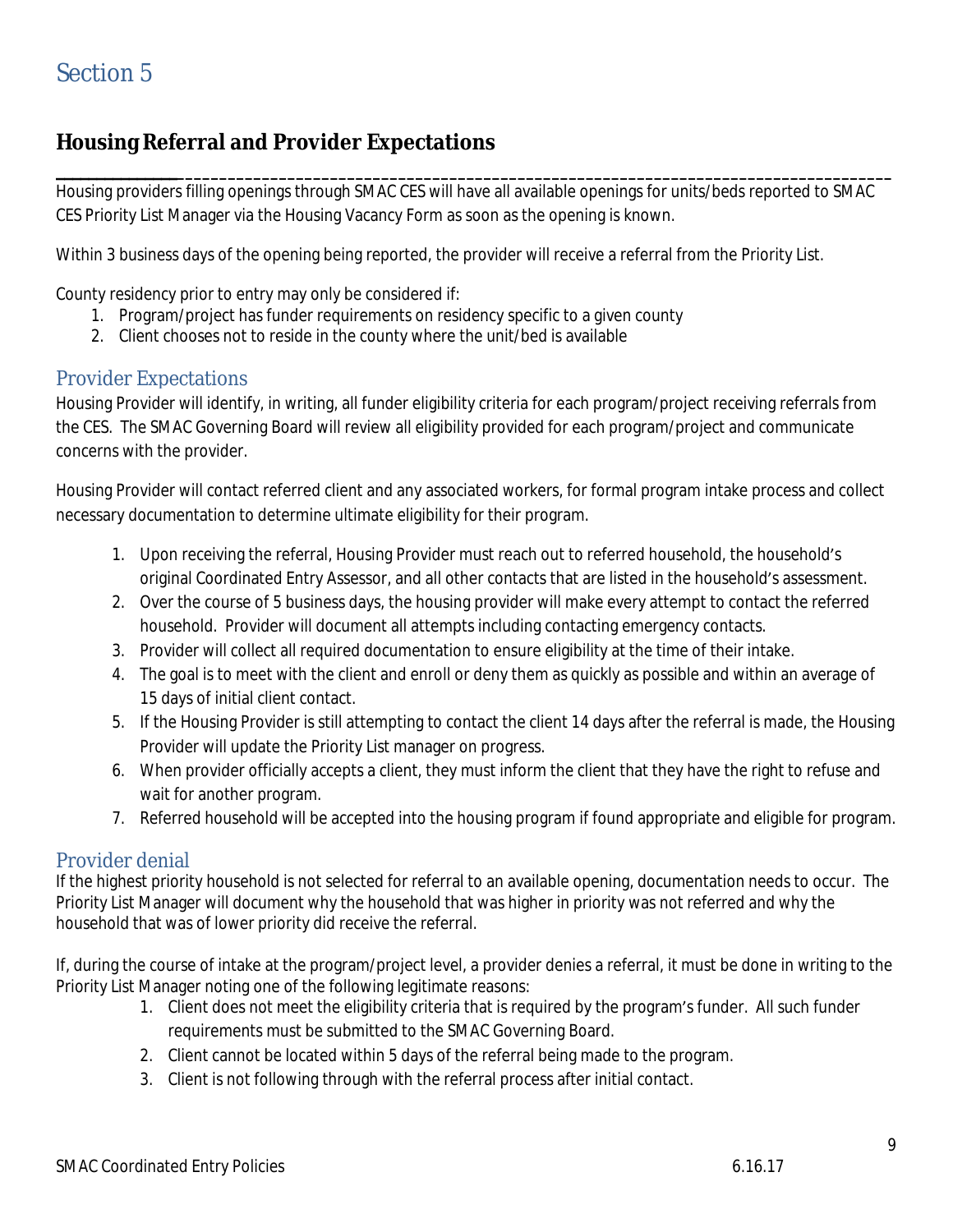- 4. Client cannot locate Scattered Site housing within time frame required by the program. Programs with timing requirements must report those time limits and they must be noted in this policy document in order for a client to be denied on this basis.
- 5. Conflict of interest.

# Section 6

# **CLIENTCHOICE,ASSIGNMENTREFUSALAND GRIEVANCEPROCESS**

## Client Choice

- 1. Clients have the right to request a lesser program.
- 2. Assessment tool includes questions that notify client that they have choice and the right to refuse the program.

**\_\_\_\_\_\_\_\_\_\_\_\_\_\_\_\_\_\_\_\_\_\_\_\_\_\_\_\_\_\_\_\_\_\_\_\_\_\_\_\_\_\_\_\_\_\_\_\_\_\_\_\_\_\_\_\_\_\_\_\_\_\_\_\_\_\_\_\_\_\_\_\_\_\_\_\_\_\_\_\_\_\_\_\_\_\_\_\_\_\_\_\_\_\_\_\_\_\_**

## Assignment Refusal

- 1. A household can choose not to accept a referral when it is made from the Priority List or from the program once the intake is complete, they will be placed back on the Priority List in the same position as they had been prior to referral.
- 2. There is no limit to the number of times a client may refuse a program or referral.
- 3. If a client is referred to a program, is accepted to that program, but then cannot find an apartment that will accept them within the appropriate time frame allowed by the program's requirements, they will be placed back on the priority list in the same position as they had been prior to referral.

### Grievance Process

**Client Grievance:** The Access Point completing the Step 2 Housing Assessment should address any complaints by clients as best as they can in the moment. Complaints that should be addressed directly by the agency staff member or agency staff supervisor include complaints about how they were treated by agency staff, agency conditions, or violation of confidentiality agreements.

A client should understand at intake and during the assessment process:

- How many times the client can refuse a referral for services
- What the no-show policy is
- How their name is maintained on a Priority List and the time frame they have to respond to a call for a referral or housing placement

Any other complaints should be referred to the SMAC Coordinator to be dealt with in a similar process to the one described below for providers. Any complaints filed by a client should note their name and contact information so the Team can contact him/her to discuss the issues.

#### **Provider grievance**

The provider should address concerns initially with their Local Housing and Services group. If the concern is not addressed or resolved in a satisfactory way the following process should be used to file a grievance with the SMAC CES.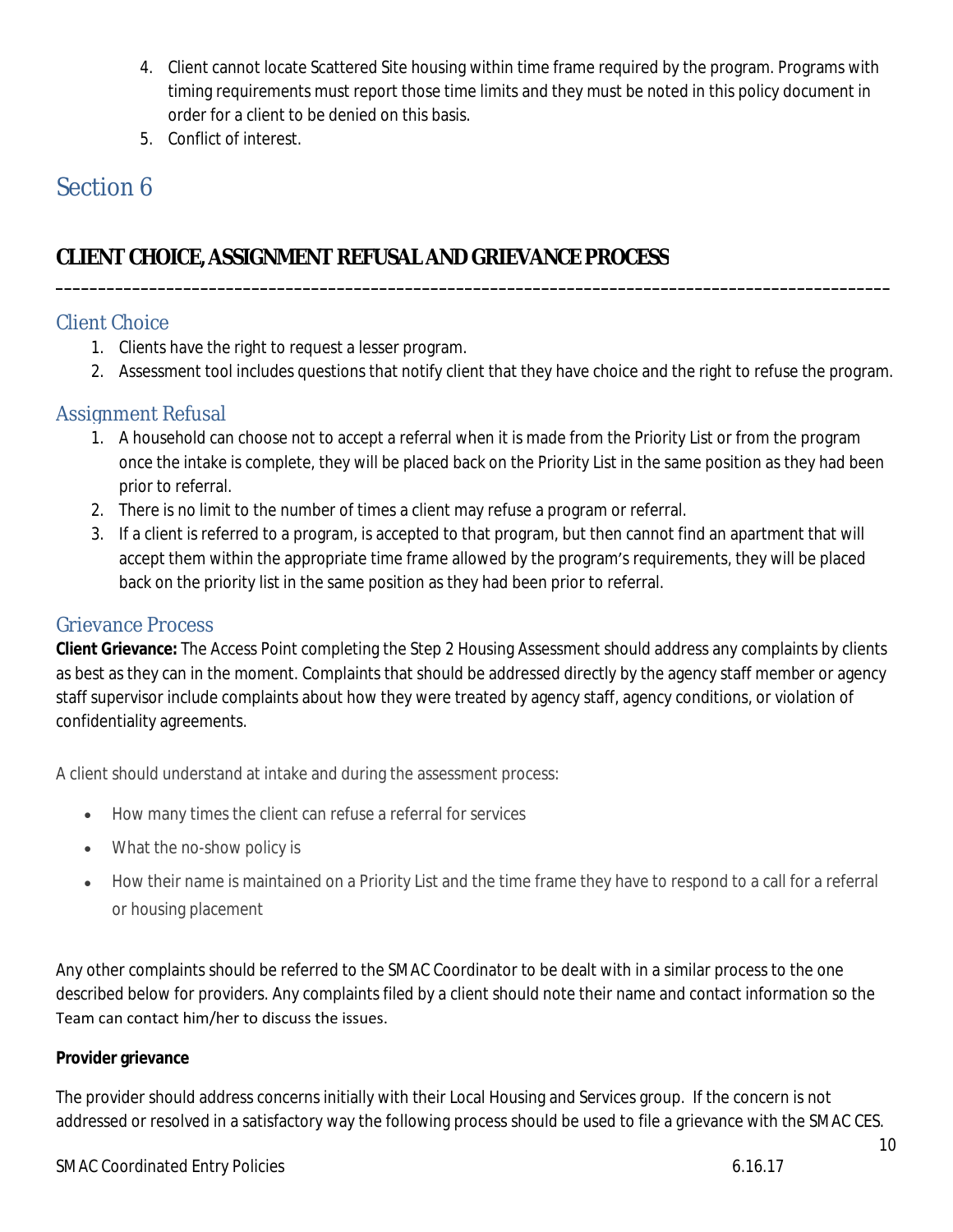Filing a grievance is the responsibility of all directors, officers, and employees of providers participating in the SMAC Coordinated Entry System. Anyone filing a complaint concerning a violation or suspected violation of the policies and procedures must be acting in good faith and have reasonable grounds for believing an agency is violating the Coordinated Entry System policies and procedures.

To file a grievance regarding the actions of an agency, contact the SMAC Coordinator with a written statement describing the alleged violation of the Coordinated Entry System policies and procedures, and the steps taken to resolve the issue locally. The Team will contact the agency in question to request a response to the grievance. Once the Coordinator has received the documentation he/she will decide if the grievance is valid and determine if further action needs to be taken. If the individual or agency filing the grievance, or the agency against whom the grievance is filed, is not satisfied with the determination they may file a grievance with the SMAC Governing Board. This must be done by providing a written statement regarding the original grievance, and why the complainant disagrees with the decision made by the Team. The Governing Board Chair will bring the matter to the Governing Board for discussion and a final decision.

If corrective action is needed a Corrective Action plan will be generated by the SMAC Governing Board. The Governing Board will track progress on the Corrective Action plan beyond the resolution of the grievance.

# Section 7

# **REPORTING/EVALUTION**

Information will be gathered quarterly by the SMAC Data and Evaluation Committee and presented to the SMAC CES Work Group. The reports will contain the following:

**\_\_\_\_\_\_\_\_\_\_\_\_\_\_\_\_\_\_\_\_\_\_\_\_\_\_\_\_\_\_\_\_\_\_\_\_\_\_\_\_\_\_\_\_\_\_\_\_\_\_\_\_\_\_\_\_\_\_\_\_\_\_\_\_\_\_\_\_\_\_\_\_\_\_\_\_\_\_\_\_\_\_\_\_\_\_\_\_\_\_\_\_\_\_\_\_\_\_**

\*Note- this reporting structure will be in place until CES implementation is live in HMIS. Once CES is live in HMIS a new reporting template will be used.

- a. Number of households assessed in each category (RRH, THP/RRH2, PSH)
	- 1. Consider how to collect data regarding race/ethnicity
- b. Number of referrals made
- c. Number of referral denials made
	- 1. Reasons for referral denials
- d. Number of client denials of referrals
	- 1. Reasons for client denials
- e. Number of households on wait list for 0-30 days, 31-60 days, 61-90 days etc. (to 1 year)
- f. Average length of time homeless (from point of entry to housed)
- g. Number of Chronic Homeless
- h. Number of terminated/unsuccessful households
- i. Number of households who returned to homelessness
- j. Number of program openings
- k. Length of time of program openings